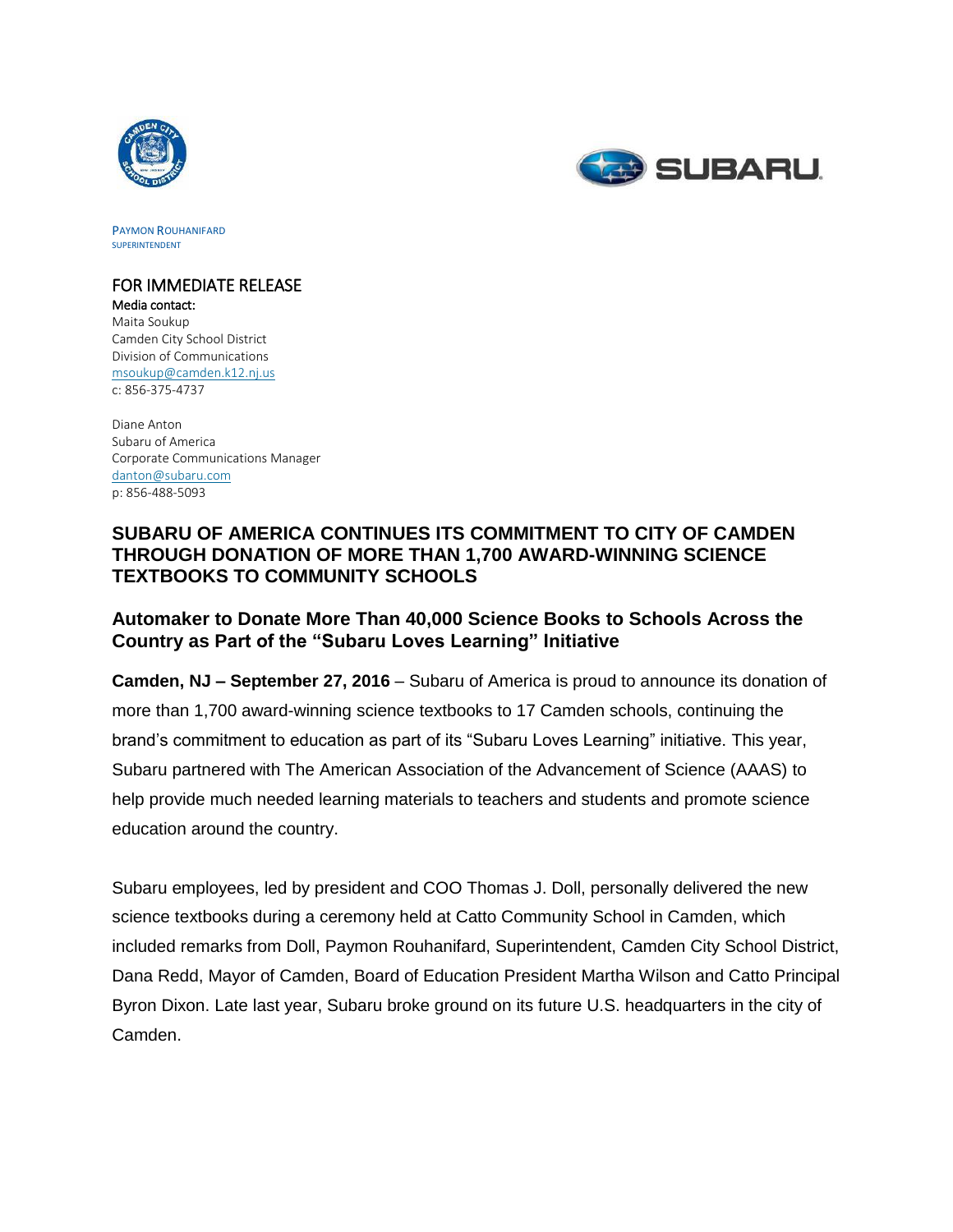"The 'Subaru Loves Learning' initiative is all about supporting causes in our local communities that we and our owners care deeply about, including the continued education of our youth," said Thomas J. Doll, president and COO, Subaru of America. "As we prepare to make Camden our new home, it is important to us at Subaru to support the community and through this donation we hope to make a positive impact on the local youth and inspire the next generation of scientific minds."

The 'Subaru Loves Learning' initiative is part of the brand's [Love Promise](file://///mww-nyc-fs1/clients/Subaru%20of%20America/2016/Events%20and%20Activations/Camden%20Book%20Donation/Paymon%20Rouhanifard,%20Superintendent,%20Camden%20City%20School%20District) philanthropic platform, created to support the causes dearest to Subaru and its owners in their local communities. In partnership with AAAS, Subaru and its retailers will donate more than 40,000 science books to schools around the country as part of this program.

"My team and teachers across the District thank Subaru of America for its generous donation of these award-winning science books," said Superintendent Rouhanifard. "As the number of jobs in science-related fields continues to grow, we appreciate partners like Subaru for helping give Camden students a strong foundation in the STEM subjects."

For information about Subaru Loves Learning and to find out more about the partners that Subaru supports, visit [http://www.subaru.com/loves-learning.](http://www.subaru.com/loves-learning)

"The City of Camden celebrates Subaru of America's generous donation to Camden's public schools," said Mayor Dana L. Redd. "As we work to improve education and employability across the City, I know Subaru's donation of more than 1,700 brand new science books will help give our students a strong foundation in the sciences that they can carry with them to college or the workforce."

### **About Subaru Love Promise**

The Subaru Love Promise is just that. A promise. It is a promise to do right by our community by partnering with nonprofit education, health, community, environment, and animal organizations to set Subaru apart through our deeds and the deeds of our partners. To be unlike any other car company by doing what is right and good, just for the sake of doing it.

### **About Subaru of America, Inc.**

Subaru of America, Inc. is a wholly owned subsidiary of Fuji Heavy Industries Ltd. of Japan.